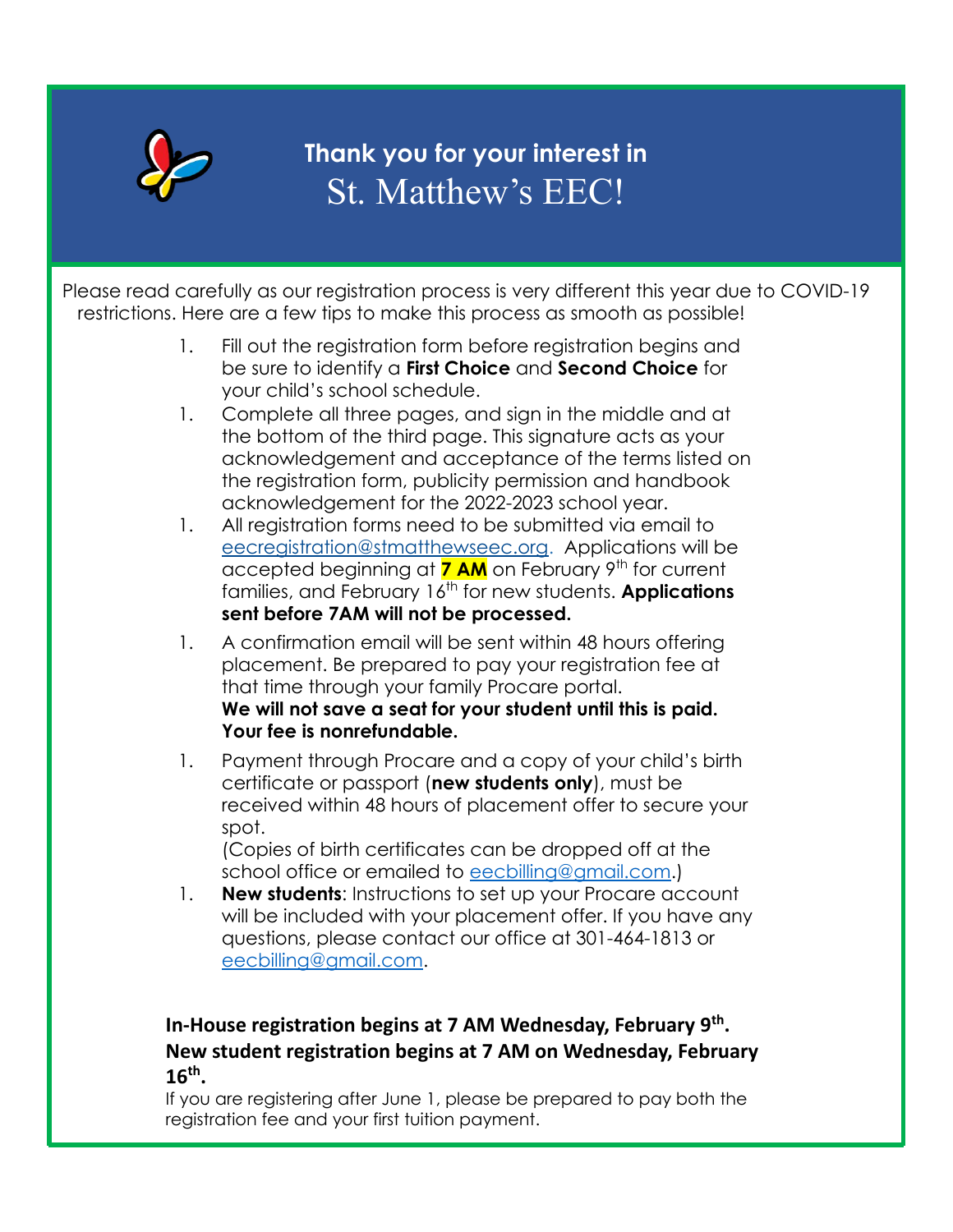| <b>St. Matthew's Early Education Center</b>                                                                |                                                                                                                                                                                                                                                                                                                                                            |                                          |  |  |  |  |  |
|------------------------------------------------------------------------------------------------------------|------------------------------------------------------------------------------------------------------------------------------------------------------------------------------------------------------------------------------------------------------------------------------------------------------------------------------------------------------------|------------------------------------------|--|--|--|--|--|
| <b>School Year Registration Form</b>                                                                       |                                                                                                                                                                                                                                                                                                                                                            |                                          |  |  |  |  |  |
|                                                                                                            | 2022-2023                                                                                                                                                                                                                                                                                                                                                  |                                          |  |  |  |  |  |
| Admission for SCHOOL:                                                                                      | Playschool (2 yrs old before September 1)                                                                                                                                                                                                                                                                                                                  | Preschool (3 yrs old before September 1) |  |  |  |  |  |
| 1 <sup>st</sup> Choice for school schedule:                                                                | T/Th<br>$M-F$<br><b>MWF</b>                                                                                                                                                                                                                                                                                                                                | $M-F$<br><b>MWF</b><br>T/Th              |  |  |  |  |  |
|                                                                                                            | Pre-Kindergarten (4 yrs old by September 1)                                                                                                                                                                                                                                                                                                                | Kindergarten (5 yrs old by September 1)  |  |  |  |  |  |
| (Please Circle Also)                                                                                       | T/Th<br>M-F am<br><b>MWF</b>                                                                                                                                                                                                                                                                                                                               | School Only                              |  |  |  |  |  |
| 2 <sup>nd</sup> Choice for school                                                                          | M-F Full Day (9:00 - 2:30)                                                                                                                                                                                                                                                                                                                                 | <b>Before Care</b><br><b>After Care</b>  |  |  |  |  |  |
| schedule:                                                                                                  |                                                                                                                                                                                                                                                                                                                                                            |                                          |  |  |  |  |  |
|                                                                                                            |                                                                                                                                                                                                                                                                                                                                                            | Before & After                           |  |  |  |  |  |
| <b>CHILD CARE:</b>                                                                                         | <b>Child Care Schedule</b> (Please Circle)                                                                                                                                                                                                                                                                                                                 |                                          |  |  |  |  |  |
|                                                                                                            | Monday<br>Wednesday<br>Tuesday<br>Thursday<br>Friday                                                                                                                                                                                                                                                                                                       |                                          |  |  |  |  |  |
|                                                                                                            | <b>STUDENT INFORMATION (Please print clearly.)</b>                                                                                                                                                                                                                                                                                                         |                                          |  |  |  |  |  |
| Name of Student:                                                                                           |                                                                                                                                                                                                                                                                                                                                                            |                                          |  |  |  |  |  |
|                                                                                                            | Middle<br><b>First Name</b>                                                                                                                                                                                                                                                                                                                                | Last Name                                |  |  |  |  |  |
| Date of Birth:                                                                                             |                                                                                                                                                                                                                                                                                                                                                            | Gender: () Male () Female                |  |  |  |  |  |
| Address:                                                                                                   |                                                                                                                                                                                                                                                                                                                                                            |                                          |  |  |  |  |  |
| Language(s) spoken in home:                                                                                | Number and Street Name<br>City<br>Zip Code<br>State<br>Has your child attended preschool or child care previously?<br>If so, where? <b>We are all the contract of the contract of the contract of the contract of the contract of the contract of the contract of the contract of the contract of the contract of the contract of the contract of the </b> |                                          |  |  |  |  |  |
|                                                                                                            |                                                                                                                                                                                                                                                                                                                                                            |                                          |  |  |  |  |  |
|                                                                                                            | <b>PARENT/GUARDIAN 1</b>                                                                                                                                                                                                                                                                                                                                   | <b>PARENT/GUARDIAN 2</b>                 |  |  |  |  |  |
| <b>Full Legal Name:</b>                                                                                    |                                                                                                                                                                                                                                                                                                                                                            |                                          |  |  |  |  |  |
| Relationship to Child:                                                                                     |                                                                                                                                                                                                                                                                                                                                                            |                                          |  |  |  |  |  |
| Occupation:                                                                                                |                                                                                                                                                                                                                                                                                                                                                            |                                          |  |  |  |  |  |
| Employer:                                                                                                  |                                                                                                                                                                                                                                                                                                                                                            |                                          |  |  |  |  |  |
| <b>Business Phone:</b>                                                                                     |                                                                                                                                                                                                                                                                                                                                                            |                                          |  |  |  |  |  |
| Cell Phone:                                                                                                |                                                                                                                                                                                                                                                                                                                                                            |                                          |  |  |  |  |  |
| <b>Cell Phone Carrier:</b><br>(Please provide carrier if you would like to<br>receive school text alerts.) |                                                                                                                                                                                                                                                                                                                                                            |                                          |  |  |  |  |  |
| E-mail Address:                                                                                            |                                                                                                                                                                                                                                                                                                                                                            |                                          |  |  |  |  |  |
| <b>Mailing Address:</b><br>(If different than student)                                                     |                                                                                                                                                                                                                                                                                                                                                            |                                          |  |  |  |  |  |
| <b>Status of Parents:</b><br>() Married                                                                    | Applicant lives with:                                                                                                                                                                                                                                                                                                                                      |                                          |  |  |  |  |  |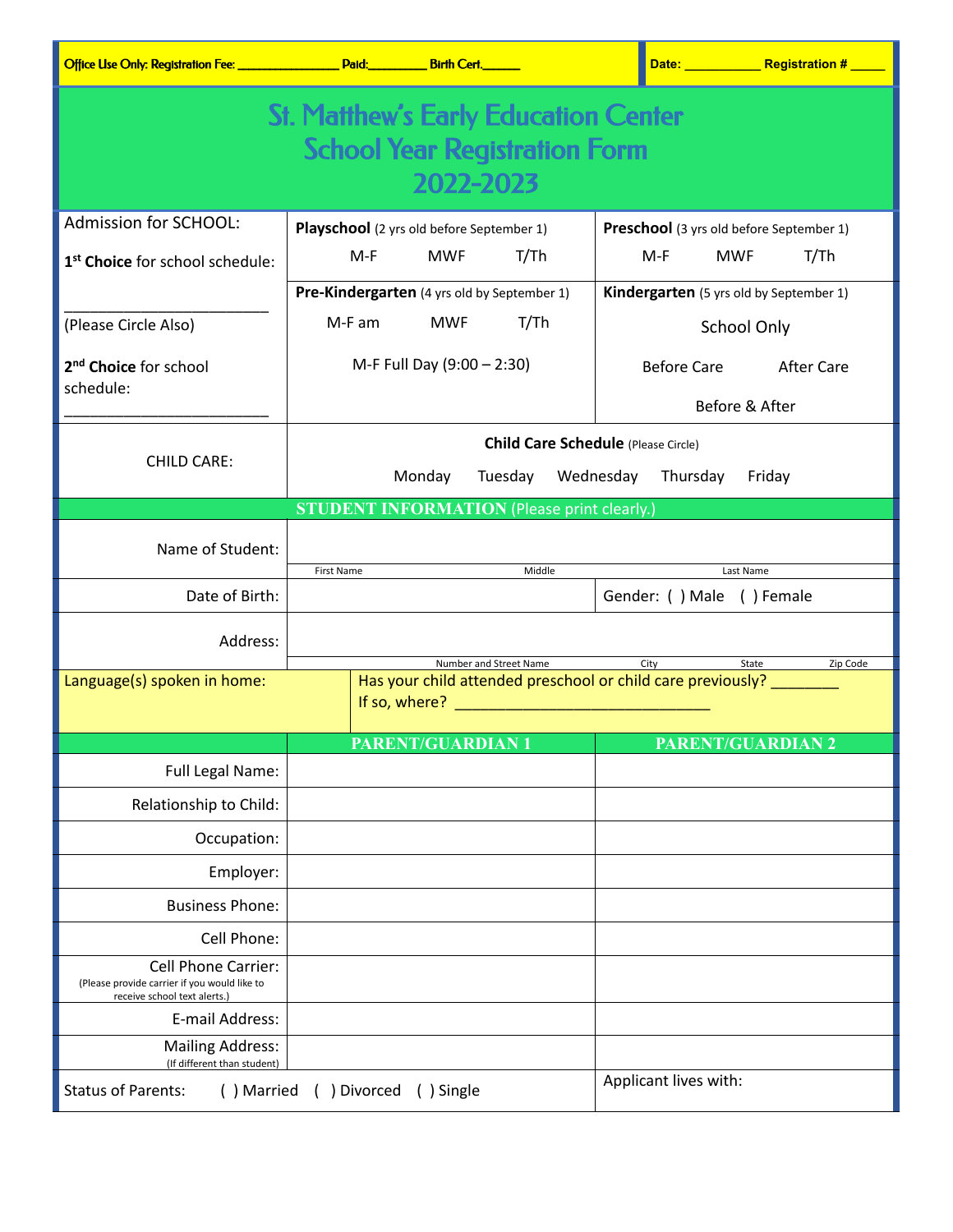|                                                                                                                                                                                                                               |                          |                | <b>RACE AND ETHNICITY</b> |                                           |                       |  |  |
|-------------------------------------------------------------------------------------------------------------------------------------------------------------------------------------------------------------------------------|--------------------------|----------------|---------------------------|-------------------------------------------|-----------------------|--|--|
| The US Department of Education requests racial and ethnic data on our students. This section is optional, but if you<br>are willing to share this information, you would be helping us provide more accurate data. Thank you. |                          |                |                           |                                           |                       |  |  |
| Please choose one or more of the following categories to reflect how you identify your child's race &/or ethnicity.                                                                                                           |                          |                |                           |                                           |                       |  |  |
| American Indian or Alaska Native                                                                                                                                                                                              |                          |                |                           | Hispanic/Latino of any race               |                       |  |  |
| Asian (Chinese, Japanese, Korean, Pakistani, and Indian)                                                                                                                                                                      |                          |                |                           | Native Hawaiian or other Pacific Islander |                       |  |  |
| <b>Black or African American</b>                                                                                                                                                                                              |                          |                | White                     |                                           |                       |  |  |
| <b>BACKGROUND INFORMATION</b>                                                                                                                                                                                                 |                          |                |                           |                                           |                       |  |  |
| Does your child have any allergies, asthma, seizures or chronic illness? () No () Yes<br>If yes, please describe.                                                                                                             |                          |                |                           |                                           |                       |  |  |
| Allergy and Asthma action plan forms are provided on our website.                                                                                                                                                             |                          |                |                           |                                           |                       |  |  |
| Are medications needed for this condition? () No () Yes<br>If yes, please provide a medication authorization form available on our website.                                                                                   |                          |                |                           |                                           |                       |  |  |
| Does your child require a nut free environment? (or other food allergen) () No () Yes<br>If yes, please contact the director to discuss accommodations.                                                                       |                          |                |                           |                                           |                       |  |  |
| Describe your child: (On a scale of 1-5)                                                                                                                                                                                      |                          |                |                           |                                           |                       |  |  |
|                                                                                                                                                                                                                               | <b>Strongly Disagree</b> |                | <b>Agree</b>              |                                           | <b>Strongly Agree</b> |  |  |
| My child:                                                                                                                                                                                                                     |                          |                |                           |                                           |                       |  |  |
| Is easygoing                                                                                                                                                                                                                  | 1                        | 2              | 3                         | 4                                         | 5                     |  |  |
| Enjoys meeting new people                                                                                                                                                                                                     | 1                        | $\overline{2}$ | 3                         | 4                                         | 5                     |  |  |
| Adapts easily to change                                                                                                                                                                                                       | 1                        | $\overline{2}$ | 3                         | 4                                         | 5                     |  |  |
| Cuddly                                                                                                                                                                                                                        | 1                        | 2              | 3                         | 4                                         | 5                     |  |  |
| Fussy                                                                                                                                                                                                                         | 1                        | 2              | 3                         | 4                                         | 5                     |  |  |
| Irritable                                                                                                                                                                                                                     | 1                        | $\overline{2}$ | 3                         | 4                                         | 5                     |  |  |
| Difficult to sooth                                                                                                                                                                                                            | 1                        | 2              | 3                         | 4                                         | 5                     |  |  |
| Likes trying new things                                                                                                                                                                                                       | 1                        | 2              | 3                         | 4                                         | 5                     |  |  |
| Hard time managing emotions                                                                                                                                                                                                   | 1                        | 2              | 3                         | 4                                         | 5                     |  |  |
| Easily frustrated/lacks persistence                                                                                                                                                                                           | $\mathbf{1}$             | $\overline{2}$ | 3                         | 4                                         | 5                     |  |  |
| Fearful and cautious by nature                                                                                                                                                                                                | 1                        | $\overline{2}$ | 3                         | 4                                         | 5                     |  |  |
| Shy and slow to warm up to new<br>people and experiences                                                                                                                                                                      | $\mathbf{1}$             | $\overline{2}$ | 3                         | 4                                         | 5                     |  |  |
| Has a hard time with transitions                                                                                                                                                                                              | $\mathbf{1}$             | $\overline{2}$ | 3                         | 4                                         | 5                     |  |  |
| Emotionally sensitive/reactive                                                                                                                                                                                                | 1                        | $\overline{2}$ | 3                         | 4                                         | 5                     |  |  |
| Sleep/wake cycle poorly regulated                                                                                                                                                                                             | $\mathbf{1}$             | $\overline{2}$ | 3                         | 4                                         | 5                     |  |  |
| Feeding difficulties                                                                                                                                                                                                          | $\mathbf{1}$             | $\overline{2}$ | 3                         | 4                                         | 5                     |  |  |
| Strong reaction to light                                                                                                                                                                                                      | 1                        | $\overline{2}$ | 3                         | 4                                         | 5                     |  |  |
| Strong reaction to sound                                                                                                                                                                                                      | 1                        | $\overline{2}$ | 3                         | 4                                         | 5                     |  |  |
| Strong reaction to touch                                                                                                                                                                                                      | 1                        | $\overline{2}$ | 3                         | 4                                         | 5                     |  |  |
| Strong reaction to smell                                                                                                                                                                                                      | 1                        | $\overline{2}$ | 3                         | 4                                         | 5                     |  |  |
| Strong reaction to clothing/textures                                                                                                                                                                                          | $\mathbf{1}$             | $\overline{2}$ | 3                         | 4                                         | 5                     |  |  |